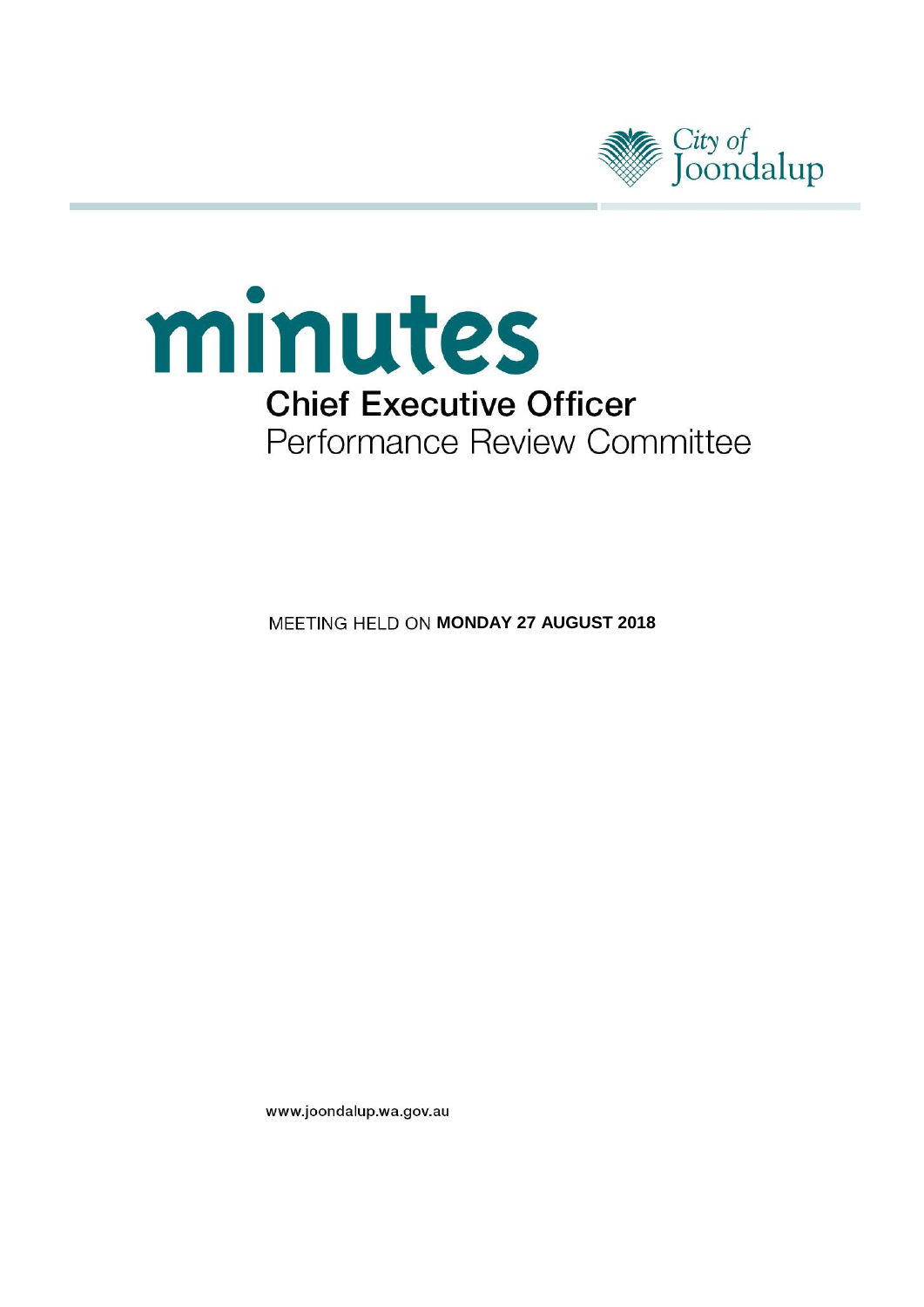## **TABLE OF CONTENTS**

| Item No. | <b>Title</b>                                                                   | Page No. |
|----------|--------------------------------------------------------------------------------|----------|
|          | <b>Declaration of Opening</b>                                                  | 3        |
|          | <b>Declarations of Interest</b>                                                | 4        |
|          | Apologies/Leave of absence                                                     | 4        |
|          | <b>Confirmation of Minutes</b>                                                 | 5        |
|          | Announcements by the Presiding Member without discussion                       | 5        |
|          | Identification of matters for which the meeting may be closed to<br>the public | 5        |
|          | <b>Petitions and deputations</b>                                               | 5        |
|          | Procedural Motion – That the meeting be adjourned                              | 5        |
|          | <b>Resumption of Meeting</b>                                                   | 6        |
|          | <b>Reports</b>                                                                 | 7        |
| 1        | Confidential - Chief Executive Officer Annual Performance Review<br>Interview  | 7        |
|          | <b>Urgent Business</b>                                                         | 10       |
|          | Motions of which previous notice has been given                                | 10       |
|          | <b>Requests for Reports for future consideration</b>                           | 10       |
|          | <b>Closure</b>                                                                 | 10       |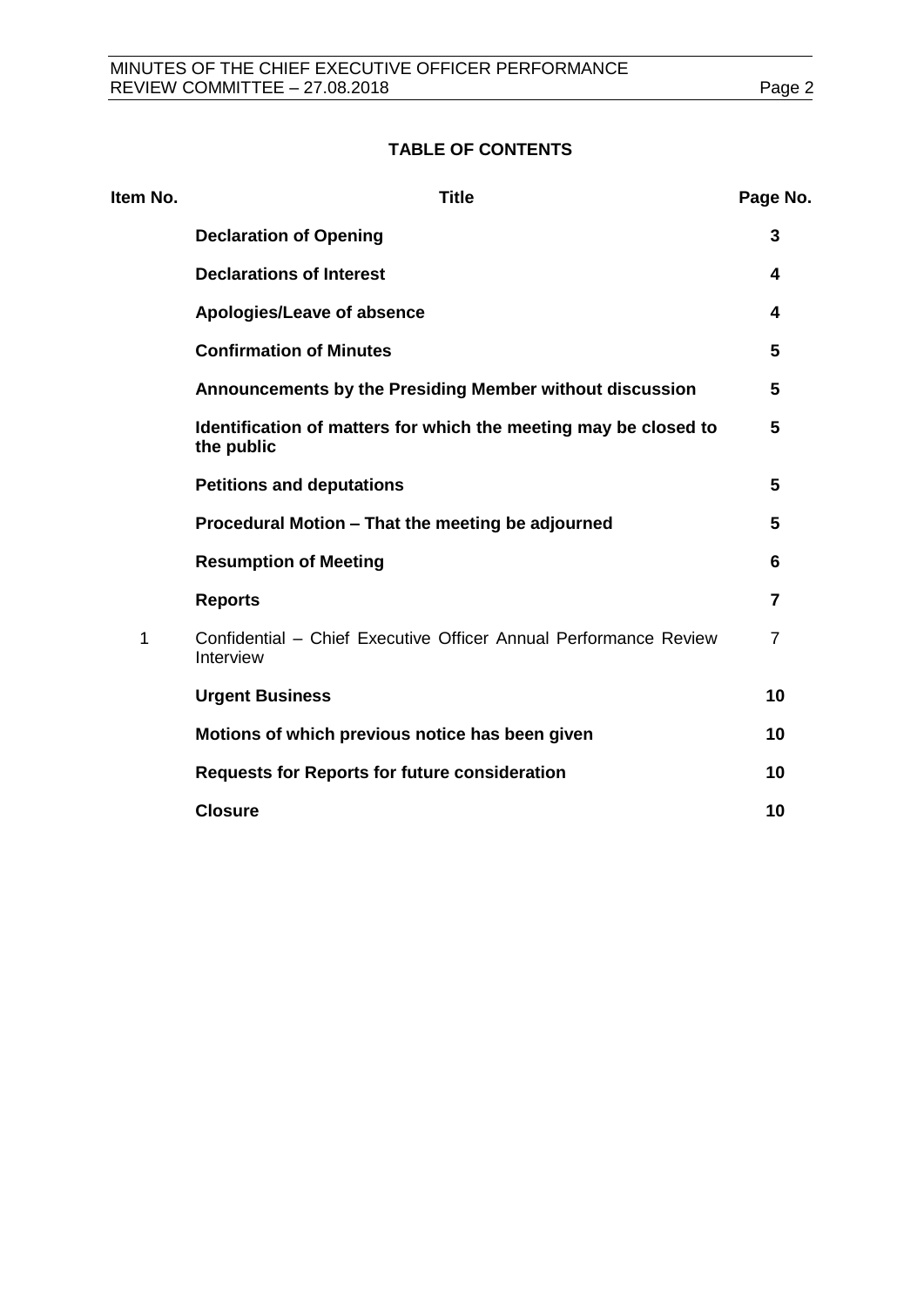# **CITY OF JOONDALUP**

#### **MINUTES OF THE CHIEF EXECUTIVE OFFICER PERFORMANCE REVIEW COMMITTEE MEETING HELD IN CONFERENCE ROOM 2, JOONDALUP CIVIC CENTRE, BOAS AVENUE, JOONDALUP ON MONDAY 27 AUGUST 2018.**

## **ATTENDANCE**

## **Committee Members**

Mayor Hon. Albert Jacob, JP *Presiding Member* Cr Christopher May Cr Tom McLean *Deputy Presiding Member* Cr Philippa Taylor Cr Russ Fishwick, JP Cr John Chester Cr Mike Norman

## **Observer**

Cr Kerry Hollywood

## **Officers**

| Mr Mike Tidy     | <b>Director Corporate Services</b> |
|------------------|------------------------------------|
| Mr Brad Sillence | <b>Manager Governance</b>          |

#### **Guest**

Ms Helen Hardcastle **Consultant, Learning Horizons** 

## <span id="page-2-0"></span>**DECLARATION OF OPENING**

The Presiding Member declared the meeting open at 5.46pm.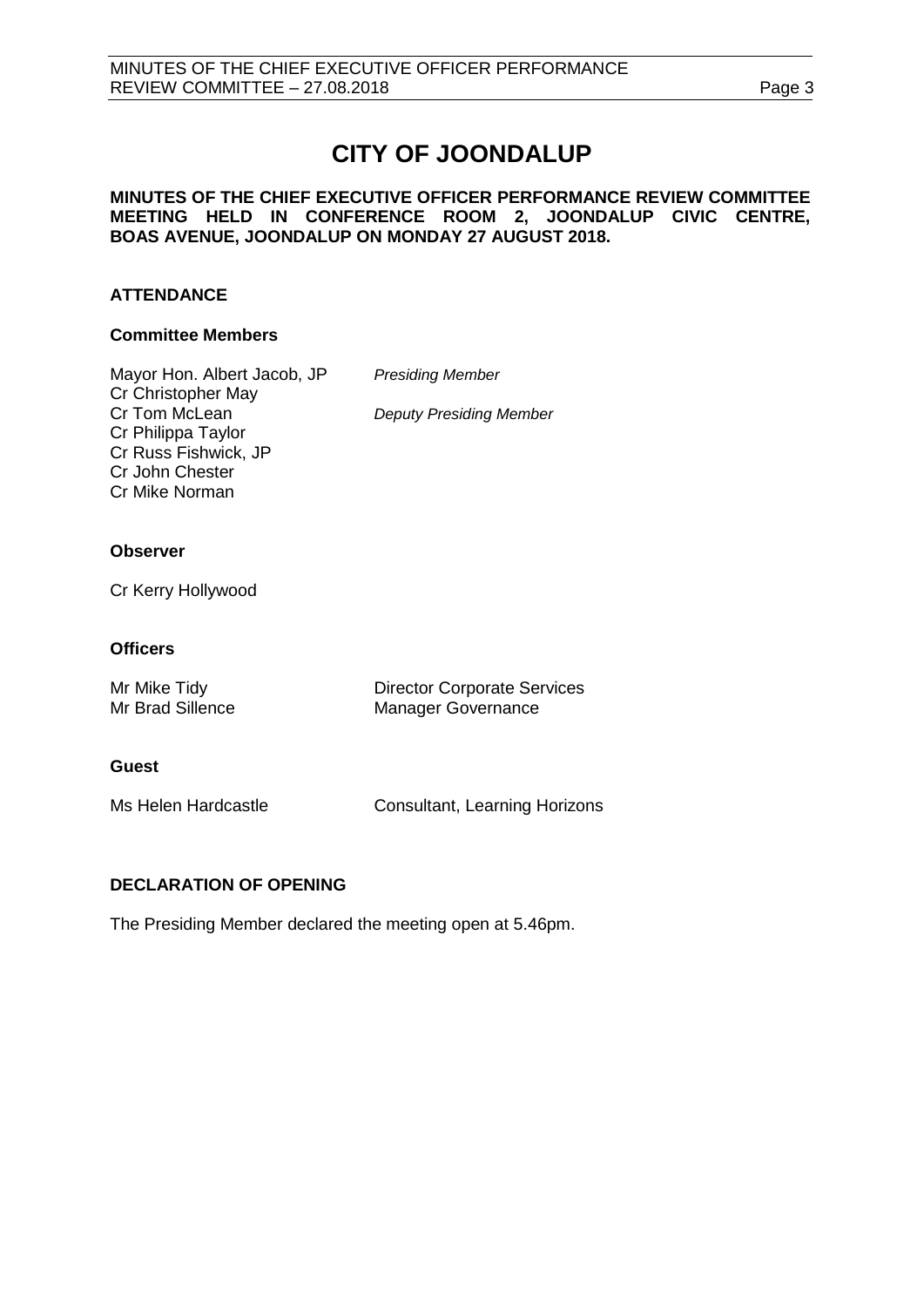## <span id="page-3-0"></span>**DECLARATIONS OF INTEREST**

## **Disclosures of Financial / Proximity Interest**

A declaration under this section requires that the nature of the interest must be disclosed. Consequently a member who has made a declaration must not preside, participate in, or be present during any discussion or decision-making procedure relating to the matter the subject of the declaration. An employee is required to disclose their financial interest and if required to do so by the Council must disclose the extent of the interest. Employees are required to disclose their financial interests where they are required to present verbal or written reports to the Council. Employees are able to continue to provide advice to the Council in the decision making process if they have disclosed their interest.

| <b>Name/Position</b>      | Mr Garry Hunt - Chief Executive Officer.                           |  |
|---------------------------|--------------------------------------------------------------------|--|
| <b>Item No./Subject</b>   | Item 1 - Confidential - Chief Executive Officer Annual Performance |  |
|                           | Review Interview.                                                  |  |
| <b>Nature of interest</b> | Financial.                                                         |  |
| <b>Extent of Interest</b> | Mr Hunt holds the position of Chief Executive Officer.             |  |

#### **Disclosures of interest affecting impartiality**

Elected Members (in accordance with Regulation 11 of the *Local Government [Rules of Conduct] Regulations 2007)* and employees (in accordance with the Code of Conduct) are required to declare any interest that may affect their impartiality in considering a matter. This declaration does not restrict any right to participate in or be present during the decision-making process. The Elected Member/employee is also encouraged to disclose the nature of the interest.

| <b>Name/Position</b>      | Mr Mike Tidy - Director Corporate Services.                        |  |  |
|---------------------------|--------------------------------------------------------------------|--|--|
| <b>Item No./Subject</b>   | Item 1 - Confidential - Chief Executive Officer Annual Performance |  |  |
|                           | Review Interview.                                                  |  |  |
| <b>Nature of interest</b> | Interest that may affect impartiality.                             |  |  |
| <b>Extent of Interest</b> | Due to the nature of Mr Tidy's employment relationship with the    |  |  |
|                           | <b>Chief Executive Officer.</b>                                    |  |  |

## <span id="page-3-1"></span>**APOLOGIES/LEAVE OF ABSENCE**

## **Apologies**

Nil.

#### **Leave of Absence previously approved**

<span id="page-3-2"></span>

| Cr Russell Poliwka     | 26 July to 28 August 2018 inclusive;      |
|------------------------|-------------------------------------------|
| Cr Sophie Dwyer        | 1 to 30 September 2018 inclusive;         |
| Cr John Logan          | 22 to 28 September 2018 inclusive;        |
| Mayor Albert Jacob, JP | 28 September to 5 October 2018 inclusive. |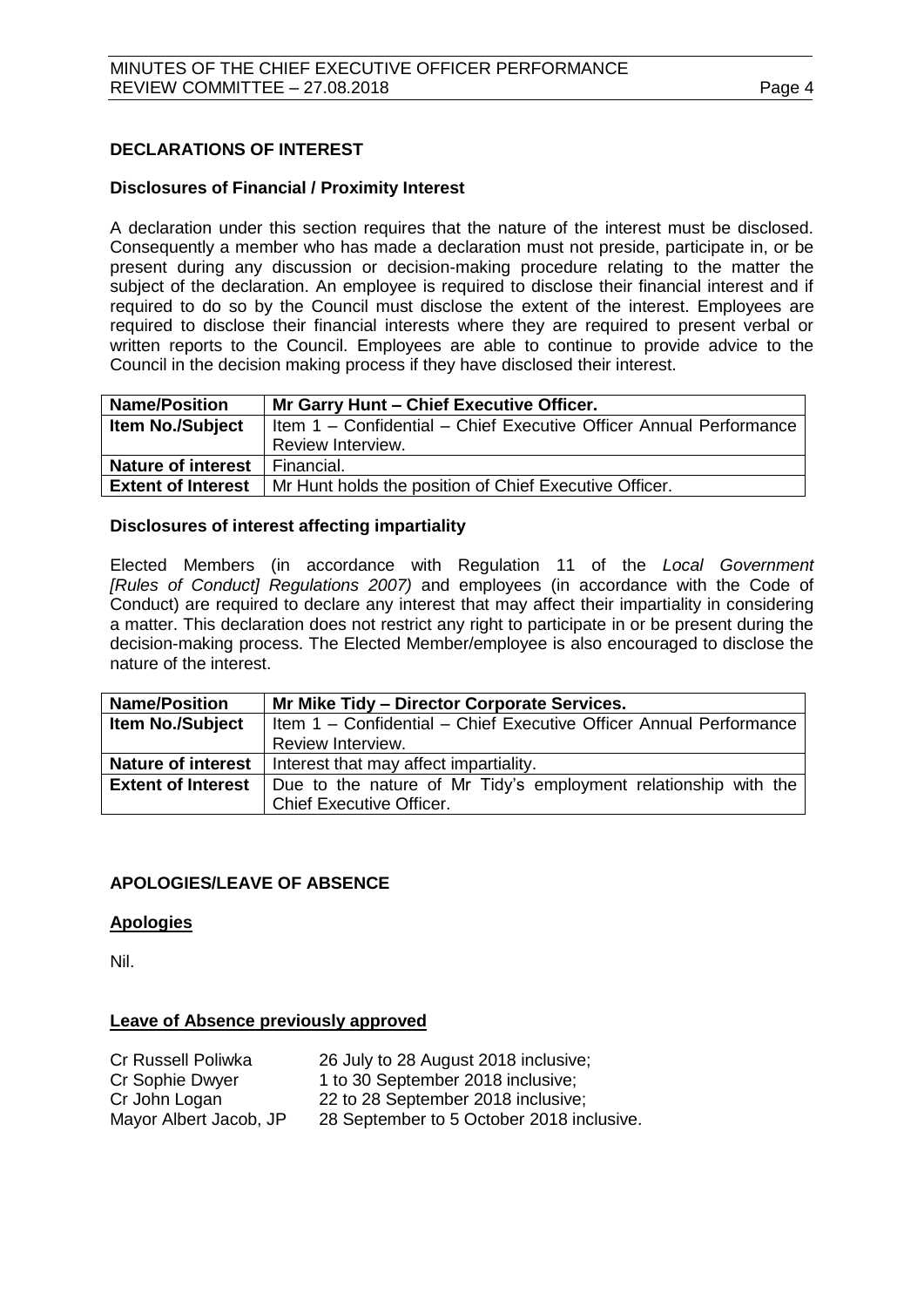## **CONFIRMATION OF MINUTES**

MINUTES OF THE CHIEF EXECUTIVE OFFICER PERFORMANCE REVIEW COMMITTEE HELD ON 20 AUGUST 2018

**MOVED Cr Fishwick, SECONDED Cr McLean that the minutes of the meeting of the Chief Executive Officer Performance Review Committee held on 20 August 2018 be confirmed as a true and correct record.**

#### **The Motion was Put and CARRIED (7/0)**

**In favour of the Motion:** Mayor Jacob, Crs May, McLean, Taylor, Fishwick, Chester and Norman.

## **ANNOUNCEMENTS BY THE PRESIDING MEMBER WITHOUT DISCUSSION**

Nil.

#### <span id="page-4-0"></span>**IDENTIFICATION OF MATTERS FOR WHICH THE MEETING MAY BE CLOSED TO THE PUBLIC**

In accordance with Clause 5.2 of the City's *Meeting Procedures Local Law 2013*, this meeting was not open to the public.

## <span id="page-4-1"></span>**PETITIONS AND DEPUTATIONS**

Nil.

#### **PROCEDURAL MOTION – THAT THE MEETING BE ADJOURNED**

**MOVED Mayor Jacob, SECONDED Cr Chester that the meeting of the Chief Executive Officer Performance Review Committee BE ADJOURNED until such time that the Chief Executive Officer's annual performance review interview is concluded.** 

#### **The Procedural Motion was Put and CARRIED (7/0)**

**In favour of the Procedural Motion:** Mayor Jacob, Crs May, McLean, Taylor, Fishwick, Chester and Norman.

The meeting **ADJOURNED** at 5.56pm on Monday 27 August 2018, with the following Committee Members being present at that time:

> Mayor Hon. Albert Jacob, JP Cr Christopher May Cr Tom McLean Cr Philippa Taylor Cr Russ Fishwick, JP Cr John Chester Cr Mike Norman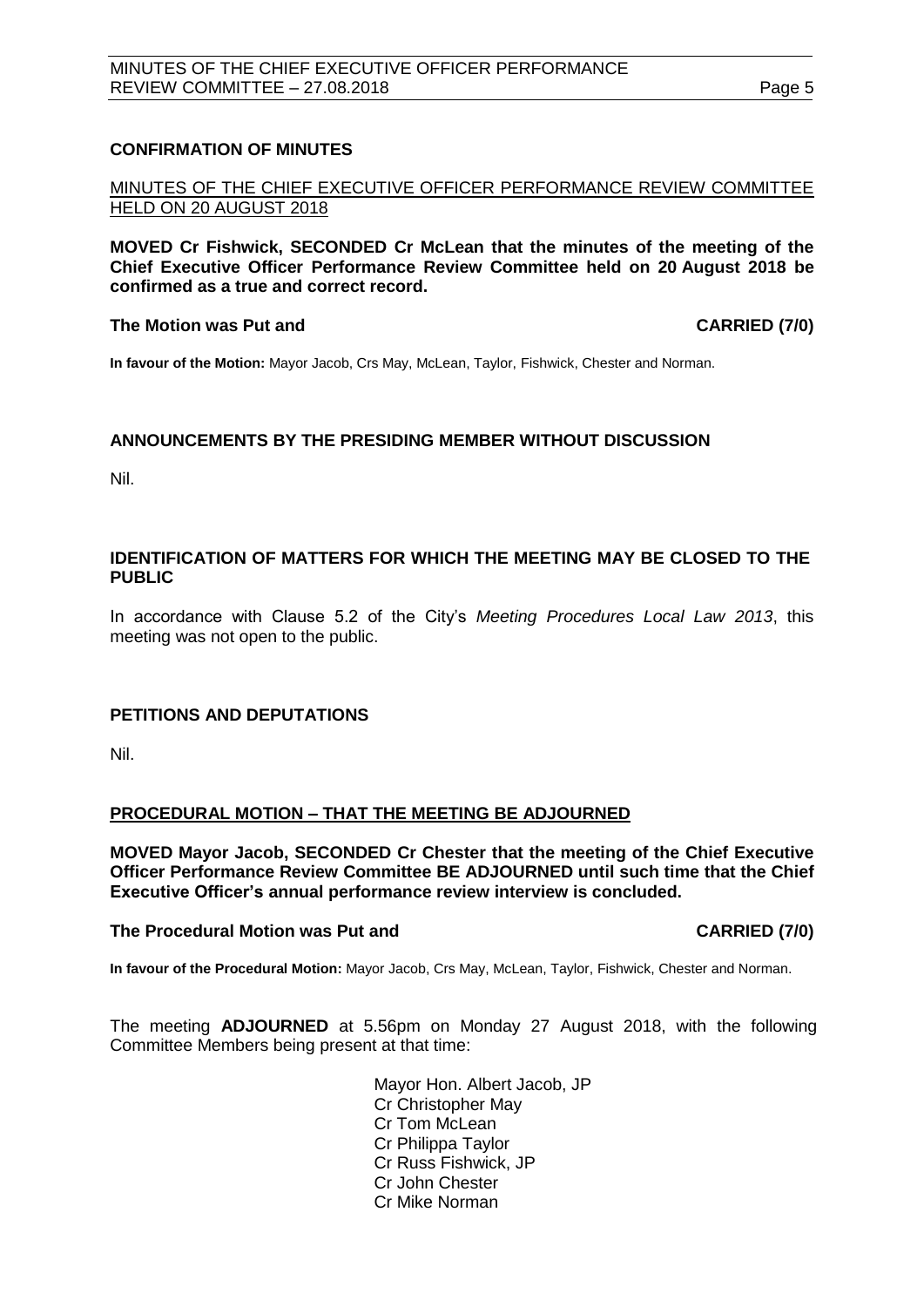## **RESUMPTION OF MEETING**

Following the conclusion of the Chief Executive Officer annual performance review interview on Monday 27 August 2018, the Presiding Member declared the **Chief Executive Officer Performance Review Committee** meeting **RESUMED** at **7.04pm** on **Monday 27 August 2018**, the following persons being present:

## **ATTENDANCE**

#### **Committee Members**

Mayor Hon. Albert Jacob, JP *Presiding Member* Cr Christopher May<br>Cr Tom McLean Cr Philippa Taylor Cr Russ Fishwick, JP Cr John Chester Cr Mike Norman

**Deputy Presiding Member** 

### **Observer**

Cr Kerry Hollywood

#### **Officers**

| Mr Mike Tidy     | <b>Director Corporate Services</b> |
|------------------|------------------------------------|
| Mr Brad Sillence | Manager Governance                 |
|                  |                                    |

#### **Guest**

Ms Helen Hardcastle **Consultant, Learning Horizons**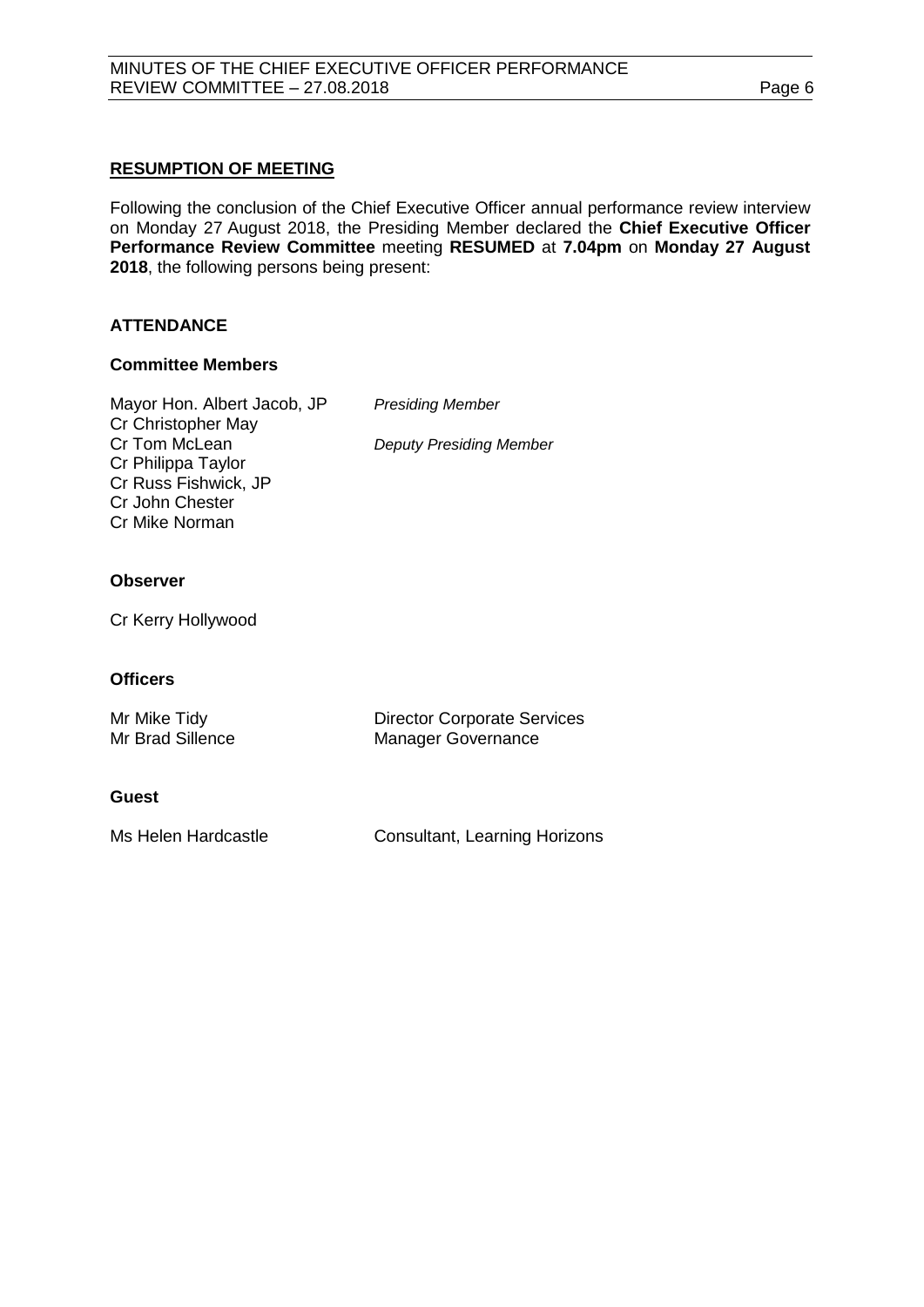## <span id="page-6-0"></span>**REPORTS**

#### **Disclosure of Financial Interest**

| <b>Name/Position</b>      | Mr Garry Hunt - Chief Executive Officer.                           |  |
|---------------------------|--------------------------------------------------------------------|--|
| <b>Item No./Subject</b>   | Item 1 - Confidential - Chief Executive Officer Annual Performance |  |
|                           | Review Interview.                                                  |  |
| <b>Nature of interest</b> | Financial.                                                         |  |
| <b>Extent of Interest</b> | Mr Hunt holds the position of Chief Executive Officer.             |  |

#### **Disclosure of interest affecting impartiality**

| <b>Name/Position</b>      | Mr Mike Tidy - Director Corporate Services.                        |  |  |
|---------------------------|--------------------------------------------------------------------|--|--|
| <b>Item No./Subject</b>   | Item 1 - Confidential - Chief Executive Officer Annual Performance |  |  |
|                           | Review Interview.                                                  |  |  |
| <b>Nature of interest</b> | Interest that may affect impartiality.                             |  |  |
| <b>Extent of Interest</b> | Due to the nature of Mr Tidy's employment relationship with the    |  |  |
|                           | <b>Chief Executive Officer.</b>                                    |  |  |

## <span id="page-6-1"></span>**ITEM 1 CONFIDENTIAL - CHIEF EXECUTIVE OFFICER ANNUAL PERFORMANCE REVIEW INTERVIEW**

**WARD** All

| <b>RESPONSIBLE</b> | Mr Mike Tidy              |
|--------------------|---------------------------|
| <b>DIRECTOR</b>    | <b>Corporate Services</b> |

**FILE NUMBER** 74574

**ATTACHMENT Attachment 1** Chief Executive Officer Annual Performance Review 2018 Report by Consultant on Elected Member Feedback – Updated (Confidential – distributed separately)

> *(Please Note: The Report and Attachment are confidential and will appear in the official Minute Book only)*

**AUTHORITY / DISCRETION** Executive - The substantial direction setting and oversight role of Council, such as adopting plans and reports, accepting tenders, directing operations, setting and amending budgets.

This report is confidential in accordance with Section 5.23(2)(a) of the *Local Government Act 1995*, which permits the meeting to be closed to the public for business relating to the following:

*a matter affecting an employee or employees.*

A full report was provided to Elected Members under separate cover. The report is not for publication.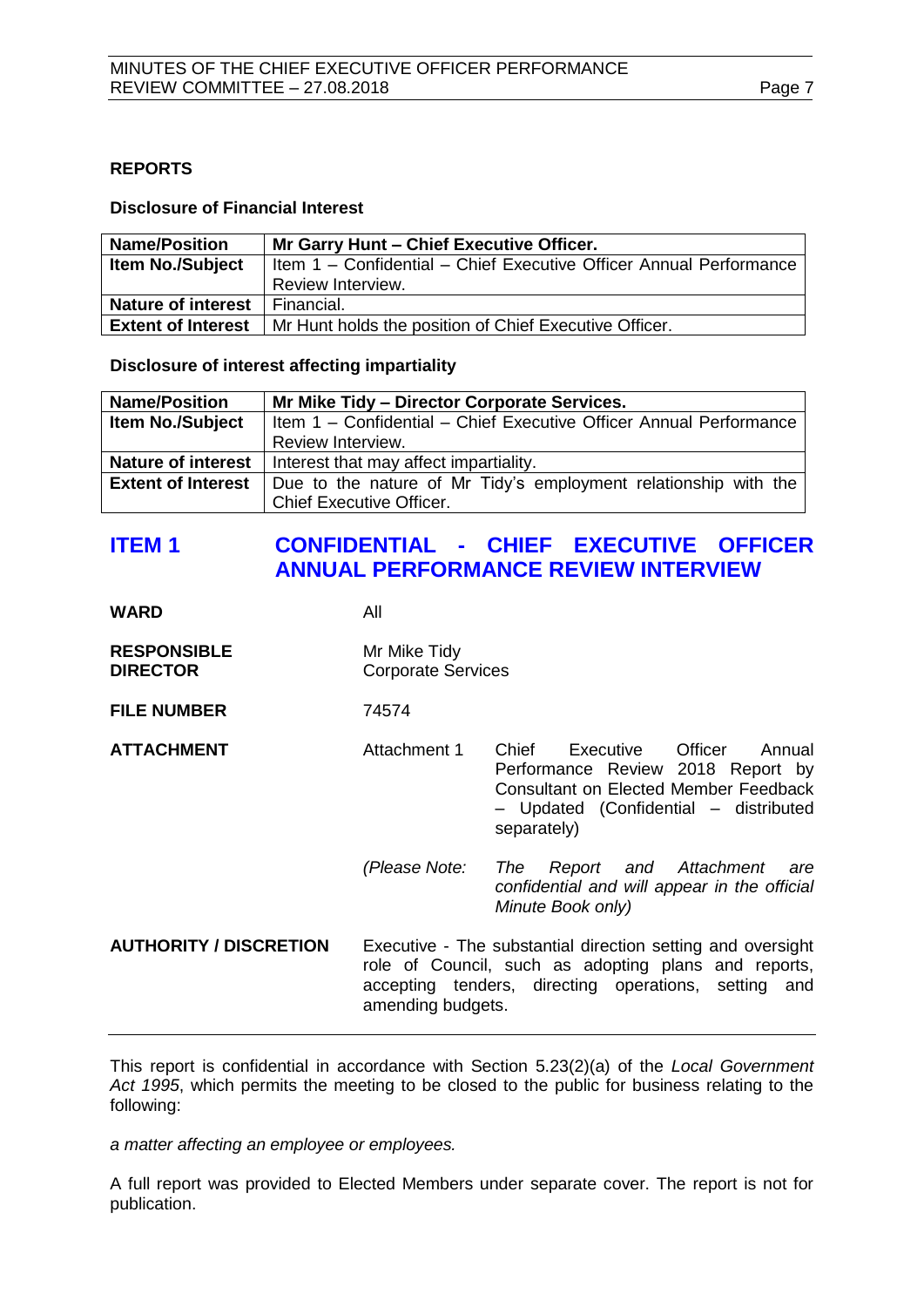## **OFFICER'S RECOMMENDATION**

That the Chief Executive Officer Performance Review Committee:

- 1 REQUESTS the Director Corporate Services, in conjunction with Ms Helen Hardcastle, Learning Horizons to prepare a report on the:
	- 1.1 Draft Concluded Annual Performance Review Report of the Chief Executive Officer;
	- 1.2 Draft Key Result Areas and KPI's for the Chief Executive Officer for 2018-19,

for consideration by the Chief Executive Officer Performance Review Committee at its meeting to be held on Tuesday 4 September 2018;

2 NOTES that a report on the Annual Salary Review of the Chief Executive Officer will be presented at the Chief Executive Officer Performance Review Committee meeting to be held on Tuesday 4 September 2018.

**MOVED Mayor Jacob, SECONDED Cr May that the Chief Executive Officer Performance Review Committee:**

- **1 REQUESTS the Director Corporate Services, in conjunction with Ms Helen Hardcastle, Learning Horizons to prepare a report on the:**
	- **1.1 Draft Concluded Annual Performance Review Report of the Chief Executive Officer;**
	- **1.2 Draft Key Result Areas and KPI's for the Chief Executive Officer for 2018-19 as amended as discussed at the Chief Executive Officer annual performance interview,**

**for consideration by the Chief Executive Officer Performance Review Committee at its meeting to be held on Tuesday 4 September 2018;**

**2 NOTES that a report on the Annual Salary Review of the Chief Executive Officer will be presented at the Chief Executive Officer Performance Review Committee meeting to be held on Tuesday 4 September 2018.**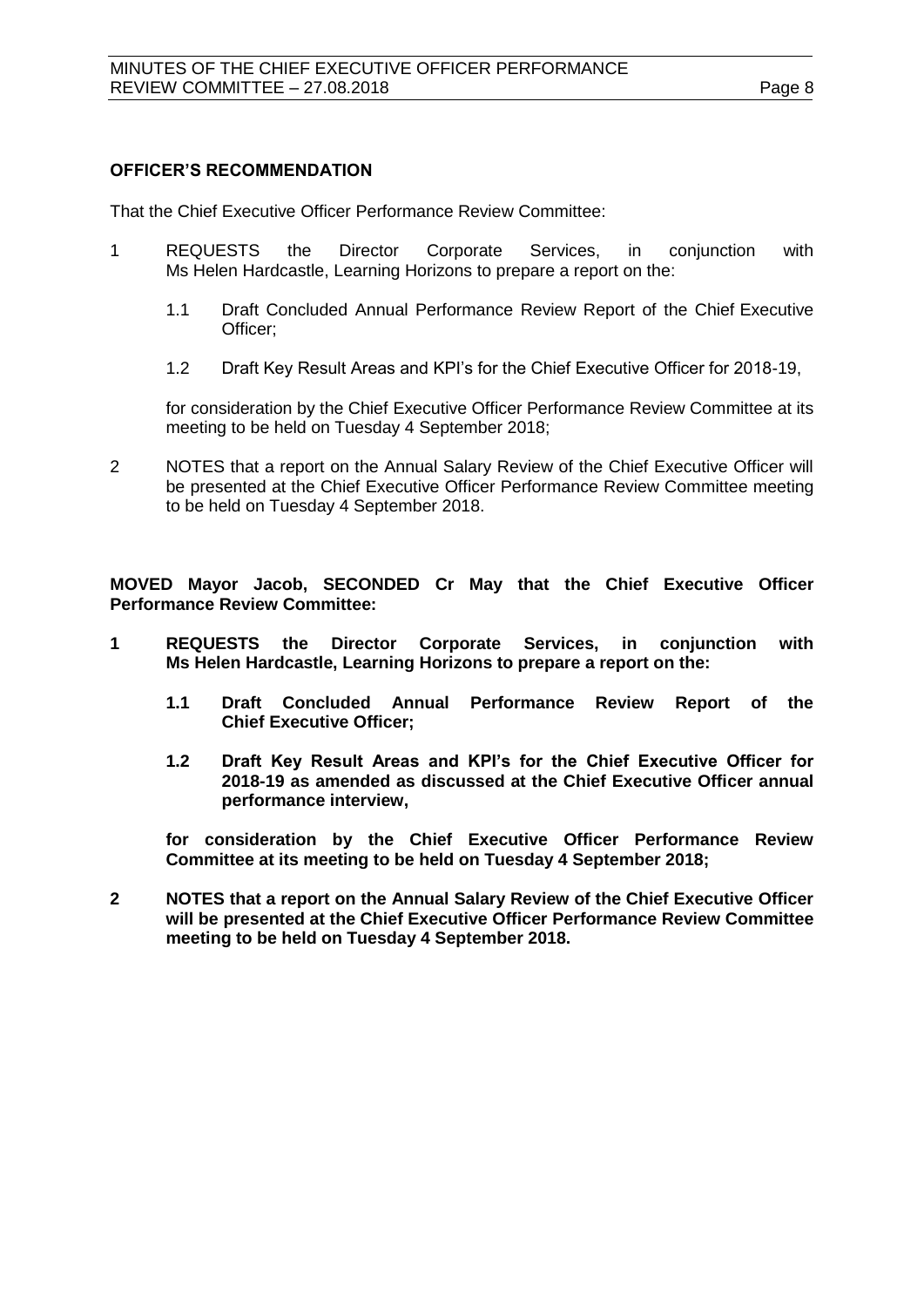**AMENDMENT MOVED Cr Fishwick, SECONDED Cr McLean that new parts 3 and 4 be added to the motion as follows:**

- *"3 NOTES the Chief Executive Officer is performing at an extremely high level;*
- *4 OFFERS the Chief Executive Officer a new Contract of Employment as the Chief Executive Officer of the City of Joondalup, under the same terms and conditions as the current contract, for a term expiring on 31 July 2020, and should that be agreeable to the Chief Executive Officer, a further report be*  submitted to Council for its consideration to enter into a new Contract of *Employment in accordance with the provisions of the Local Government Act 1995.".*

#### **The Amendment was Put and CARRIED (7/0)**

**In favour of the Amendment:** Mayor Jacob, Crs May, McLean, Taylor, Fishwick, Chester and Norman.

**The original motion as amended, being:**

**That the Chief Executive Officer Performance Review Committee:**

- **1 REQUESTS the Director Corporate Services, in conjunction with Ms Helen Hardcastle, Learning Horizons to prepare a report on the:**
	- **1.1 Draft Concluded Annual Performance Review Report of the Chief Executive Officer;**
	- **1.2 Draft Key Result Areas and KPI's for the Chief Executive Officer for 2018-19 as amended as discussed at the Chief Executive Officer annual performance interview,**

**for consideration by the Chief Executive Officer Performance Review Committee at its meeting to be held on Tuesday 4 September 2018;**

- **2 NOTES that a report on the Annual Salary Review of the Chief Executive Officer will be presented at the Chief Executive Officer Performance Review Committee meeting to be held on Tuesday 4 September 2018;**
- **3 NOTES the Chief Executive Officer is performing at an extremely high level;**
- **4 OFFERS the Chief Executive Officer a new Contract of Employment as the Chief Executive Officer of the City of Joondalup, under the same terms and conditions as the current contract, for a term expiring on 31 July 2020, and should that be agreeable to the Chief Executive Officer, a further report be submitted to Council for its consideration to enter into a new Contract of Employment in accordance with the provisions of the Local Government Act 1995.**

**was Put and CARRIED (7/0)**

<span id="page-8-0"></span>**In favour of the Motion:** Mayor Jacob, Crs May, McLean, Taylor, Fishwick, Chester and Norman.